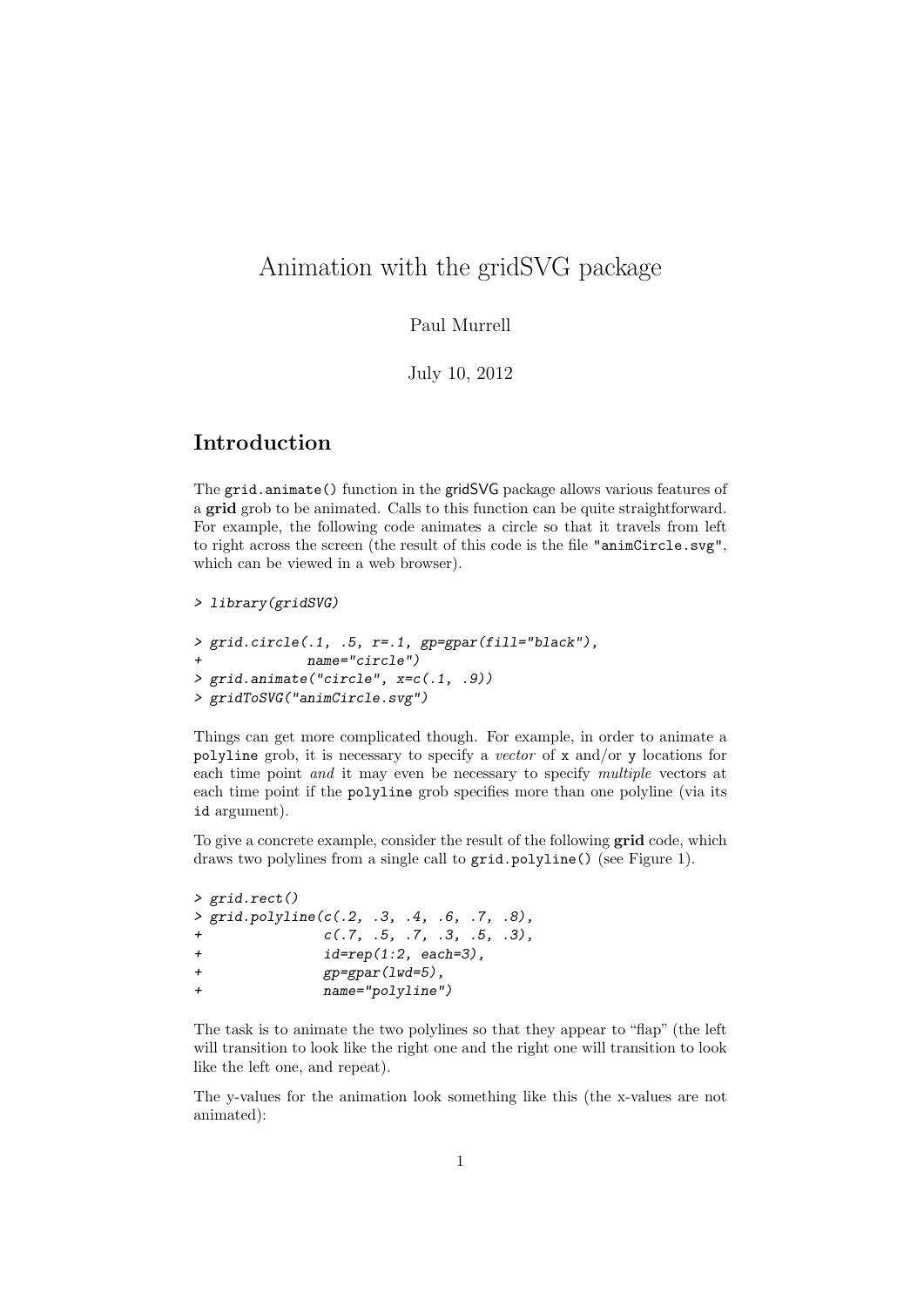

Figure 1: Two polylines drawn from a single call to grid.polyline.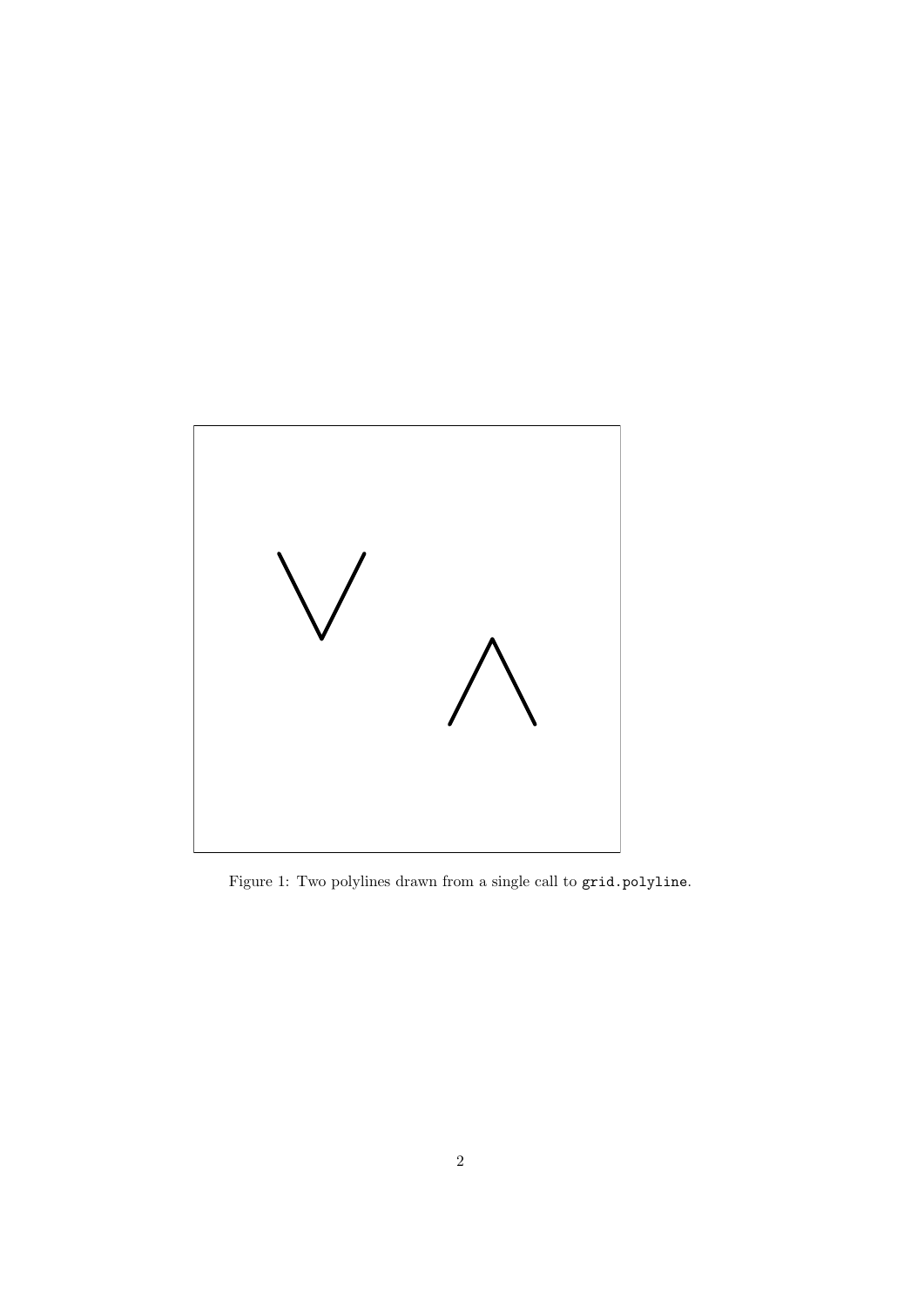\$id1 \$id1\$t1 [1] 0.7npc 0.5npc 0.7npc \$id1\$t2 [1] 0.3npc 0.5npc 0.3npc \$id1\$t3 [1] 0.7npc 0.5npc 0.7npc \$id2 \$id2\$t1 [1] 0.3npc 0.5npc 0.3npc \$id2\$t2 [1] 0.7npc 0.5npc 0.7npc \$id2\$t3 [1] 0.3npc 0.5npc 0.3npc

For the first polyline  $(id1)$ , at the first time point  $(t1)$ , the y-values are just the original y-values,  $c(.7, .5, .7)$ . At the second time point, the y-values for the first polyline are  $c(.3, .5, .3)$ , and at the third time point the y-values are back to the original  $c(.7, .5, .7)$ . The y-values for the second polyline are the reverse of the y-values for the first polyline.

Specifying this set of animation values is more complex and can get pretty confusing, but at the same time, we still want to be able to specify the simple animation values (like in the first example) in a simple manner. The gridSVG package provides a consistent, but flexible system for specifying animation values that is based on a single, coherent data structure, but which allows the user to use simpler specifications where possible.

### The animUnit class

An animUnit object has three components: a vector of values (as a unit object), a timeid vector (default NULL), and an id vector (default NULL).

The animUnit() function is used to create an animUnit, with only the values as a required argument. The following code generates a single value at four different time points.

 $>$  animUnit(unit(1:4, "cm"))  $$t1$ 

[1] 1cm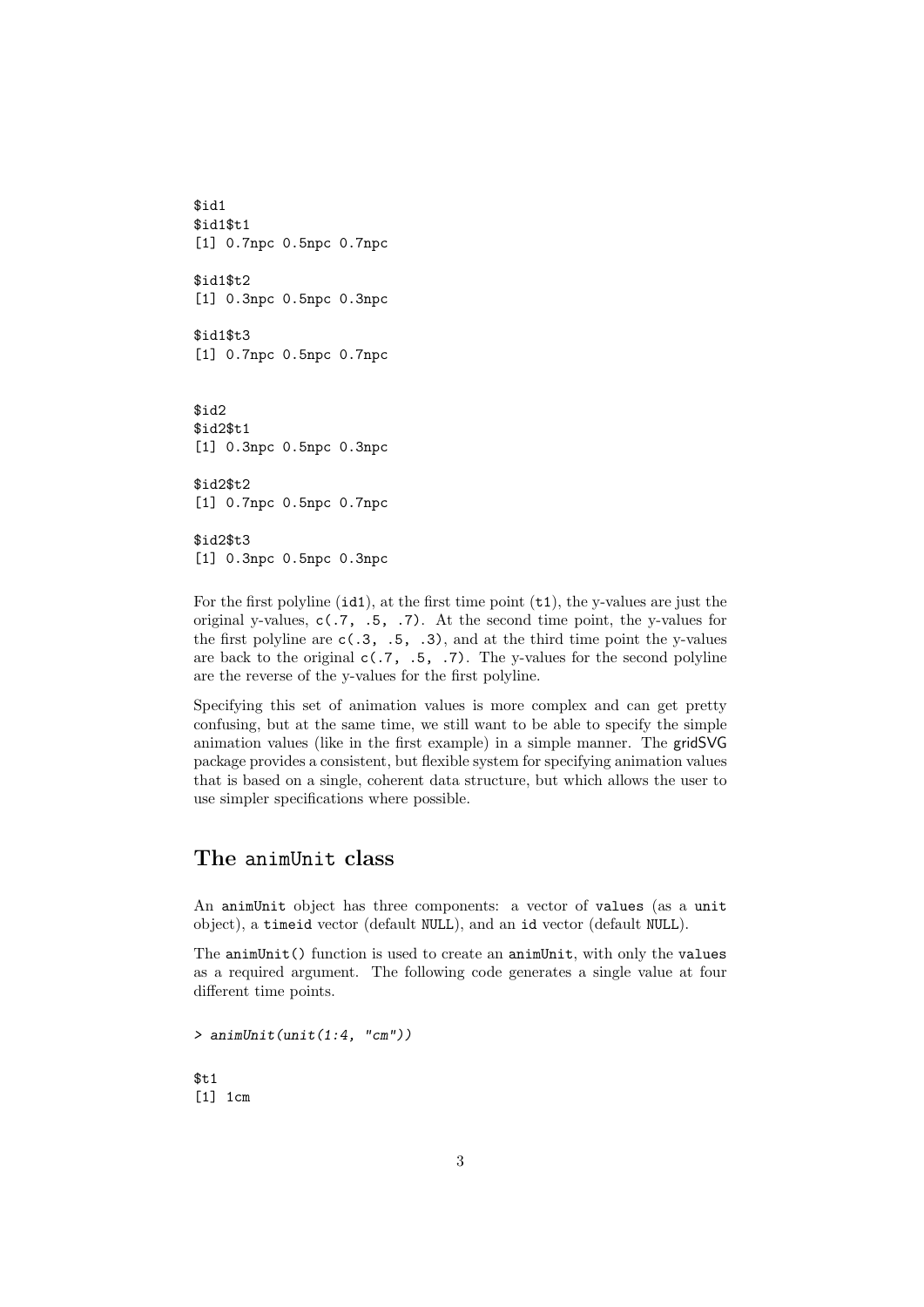\$t2 [1] 2cm  $$t3$ [1] 3cm  $$t4$ [1] 4cm

 $\lceil 1 \rceil$  4cm

As this example shows, the default interpretation of a NULL timeid is that each value belongs to a separate time period (and the default interpretation of a NULL id is that there is only one shape to be animated). This example also demonstrates the print method for animUnit objects, which is useful for seeing which animation values belong to different time periods.

This simple sort of animUnit is sufficient for specifying something like the xlocation of a single data symbol (where there is exactly one x-value required per time point).

For the slightly more difficult situation of animating multiple data symbols (where we need several x-values per time period, one for each different data symbol), the id argument can be explicitly specified. The following code generate values for two shapes (id1 and id2) with values at two time points (t1 and t2) for each shape.

```
> animUnit(unit(1:4, "cm"), id=rep(1:2, 2))
$id1
$id1$t1
[1] 1cm
$id1$t2
[1] 3cm
$id2
$id2$t1
[1] 2cm
$id2$t2
```
In the case where we have a single shape, but that shape is described by multiple x-values (e.g., a single polygon), we need multiple x-values per time point for each shape, the timeid argument can be used to associate multiple x-values with a single time point. The following code generates six values at each of two time points (t1 and t2) for a single shape.

 $>$  animUnit(unit(1:12, "cm"), timeid=rep(1:2, 6))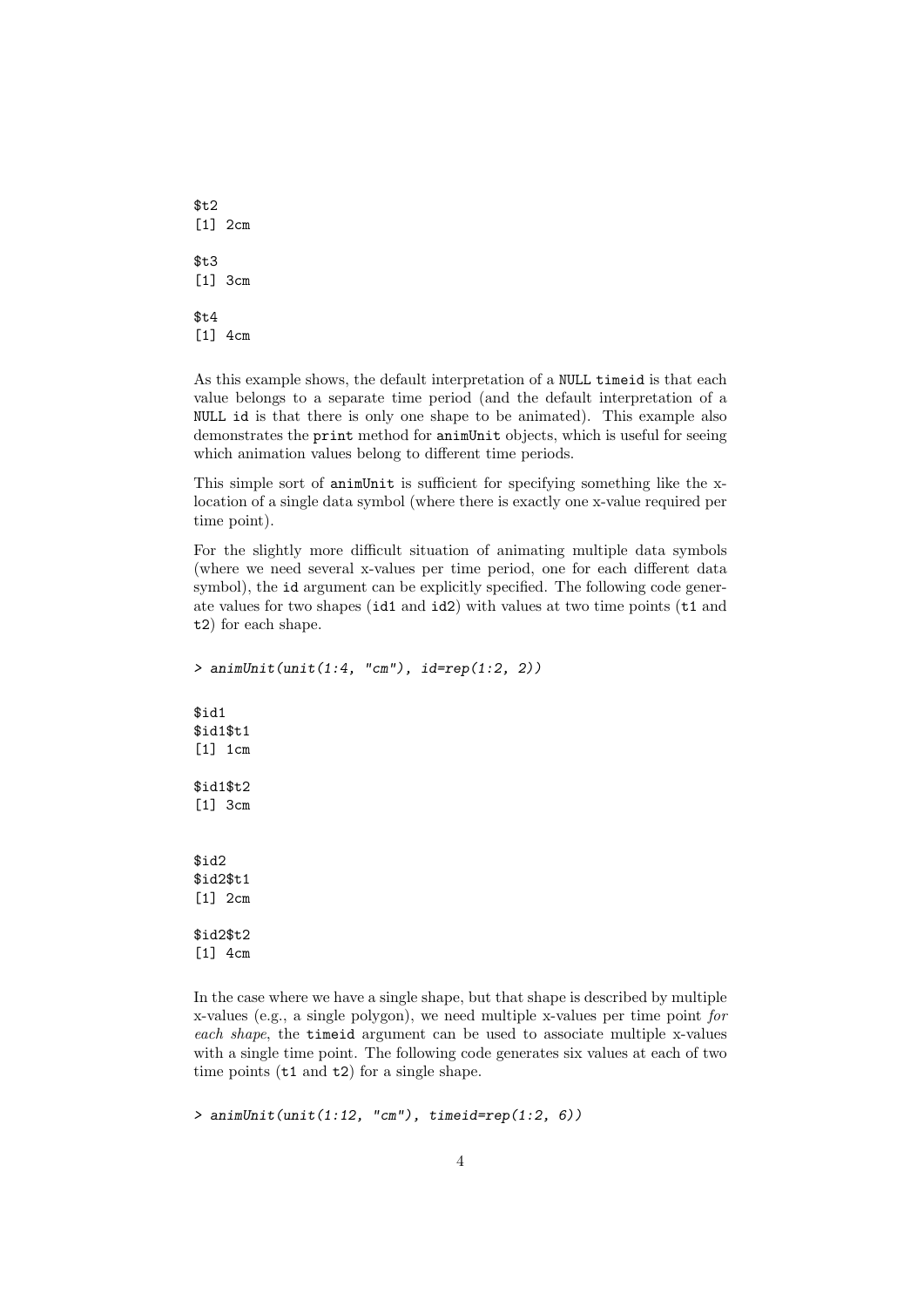$$t1$ [1] 1cm 3cm 5cm 7cm 9cm 11cm \$t2 [1] 2cm 4cm 6cm 8cm 10cm 12cm

And in the worst case, we have multiple shapes, each requiring multiple x-values per time period (e.g., multiple polygons from a single polygon grob), so we need to specify both id and timeid. The following code generates three values at two different time points for two different shapes.

```
> animUnit(unit(1:12, "cm"),
+ timeid=rep(1:2, 6), id=rep(1:2, each=6))
$id1
$id1$t1
[1] 1cm 3cm 5cm
$id1$t2
[1] 2cm 4cm 6cm
$id2
$id2$t1
[1] 7cm 9cm 11cm
$id2$t2
[1] 8cm 10cm 12cm
```
The following code uses the animUnit() function to produce the flapping polylines example from the previous section. It produces a file called "animPolyline.svg" that can be viewed in a browser.

```
> grid.newpage()
> grid.rect()
> grid.polyline(c(.2, .3, .4, .6, .7, .8),
+ c(.7, .5, .7, .3, .5, .3),
+ id = rep(1:2, each = 3),
+ gp=gpar(lwd=5),
+ name="polyline")
> polylineY <- animUnit(unit(c(.7, .5, .7, .3, .5, .3,
+ .3, .5, .3, .7, .5, .7,
+ .7, .5, .7, .3, .5, .3),
+ unit="npc"),
+ timeid=rep(1:3, each=6),
+ id=rep(rep(1:2, each=3), 3))
> grid.animate("polyline", y=polylineY, rep=TRUE)
> gridToSVG("animPolyline.svg")
```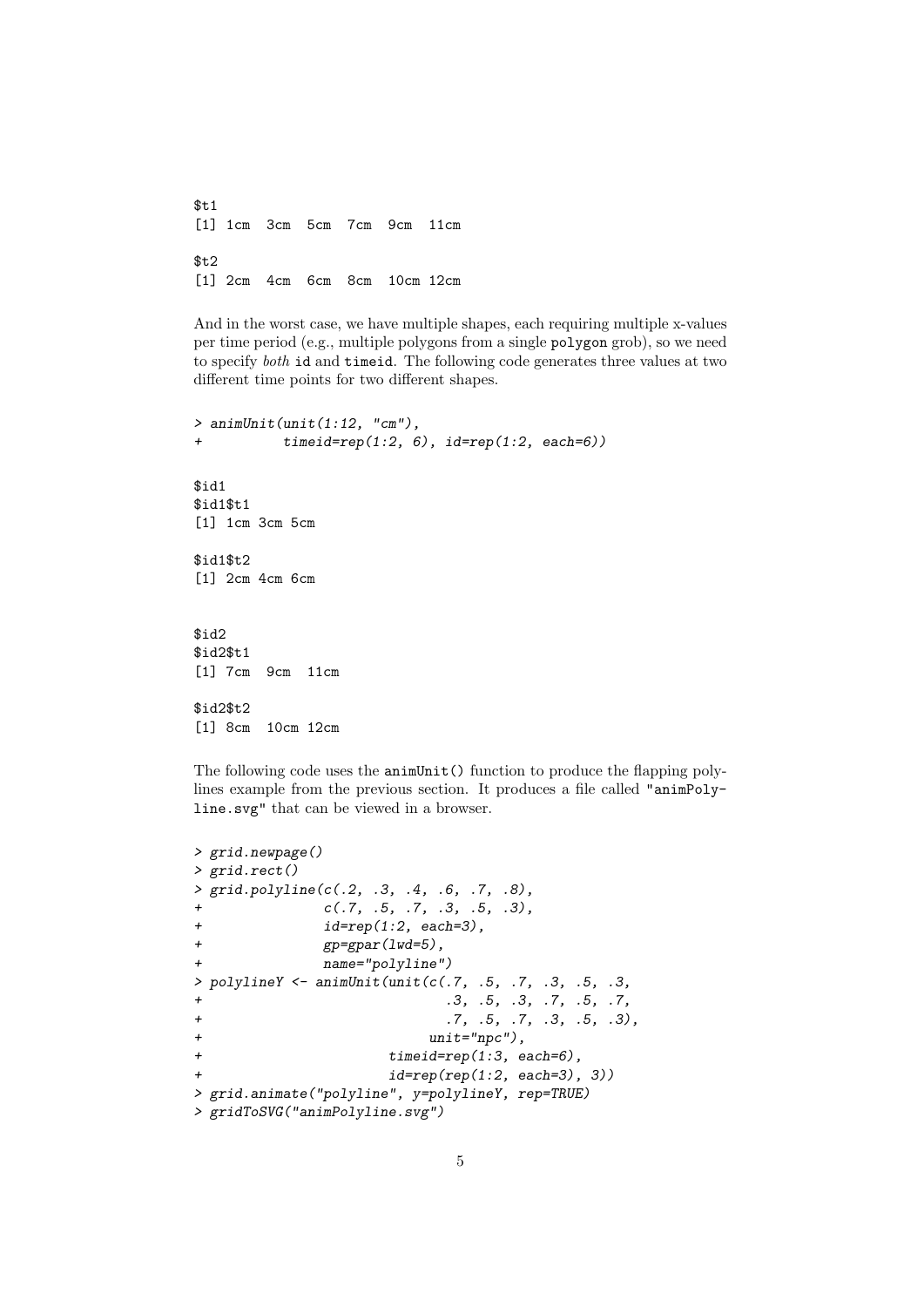### The as.animUnit() function

The animUnit class gives us the range of possible specifications that we require, but it is overkill for simple cases, and may be less convenient even for more complex cases.

There is an as.animUnit() function that can convert vectors, matrices, and lists to animUnits so that we can use those simpler data structures to provide animation values. For example, a single value per time period can be specified with just a vector, as follows.

 $>$  as.animUnit(1:4, unit="cm")  $$t.1$ [1] 1cm \$t2 [1] 2cm  $$t.3$ [1] 3cm \$t4 [1] 4cm

Even better, the grid.animate() function makes use of this coercion function and fills in the unit based on the units of the feature that is being animated. This means that the call to grid.animate() can just specify a vector, like the following (taken from the first example at the beginning of this document).

```
> grid.animate("circle", x=c(.1, .9))
```
When we need to specify values for multiple shapes it can be convenient to use a matrix, where each column provides the values for a different shape. The following code shows an example (again, in a call to grid.animate() we can leave out the unit).

 $> m \le$  matrix(1:6, ncol=2) > m [,1] [,2]  $[1,] 1 4$  $[2,] 2 5$ [3,] 3 6 > as.animUnit(m, unit="cm")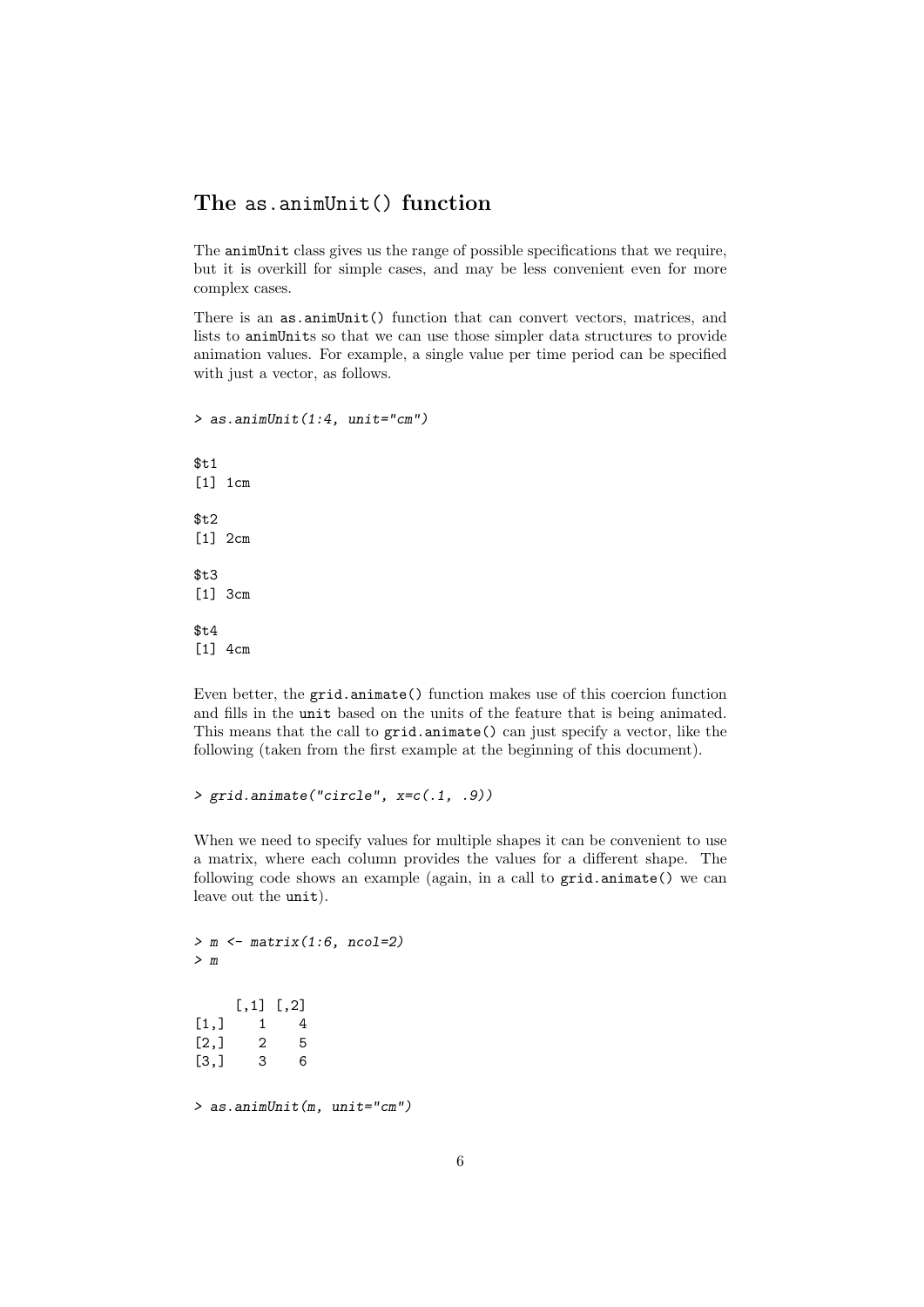\$id1 \$id1\$t1 [1] 1cm \$id1\$t2 [1] 2cm \$id1\$t3 [1] 3cm \$id2 \$id2\$t1 [1] 4cm \$id2\$t2 [1] 5cm \$id2\$t3 [1] 6cm

If we have multiple values per time point (e.g., a polygon), we can get  $as {\tt .animUnit()}$ to treat columns as different time points rather than as different shapes by specifying the multVal argument, as shown below.

```
> as.animUnit(m, unit="cm", multVal=TRUE)
$t1[1] 1cm 2cm 3cm
$t2[1] 4cm 5cm 6cm
```
The grid.animate() function guesses how it should use the columns of a matrix, depending on the shape that is being animated, so for relatively straightforward cases we should be abe to simply pass a matrix to grid.animate().

Finally, we can specify animation values as a list of units (if that is more convenient than calling animUnit()). The following code shows an example, which shows that the default behaviour is to treat each component of the list as animation values for a separate shape.

```
> 1 <- list(unit(1:3, "cm"), unit(4:6, "cm"))
> l
[[1]]
[1] 1cm 2cm 3cm
```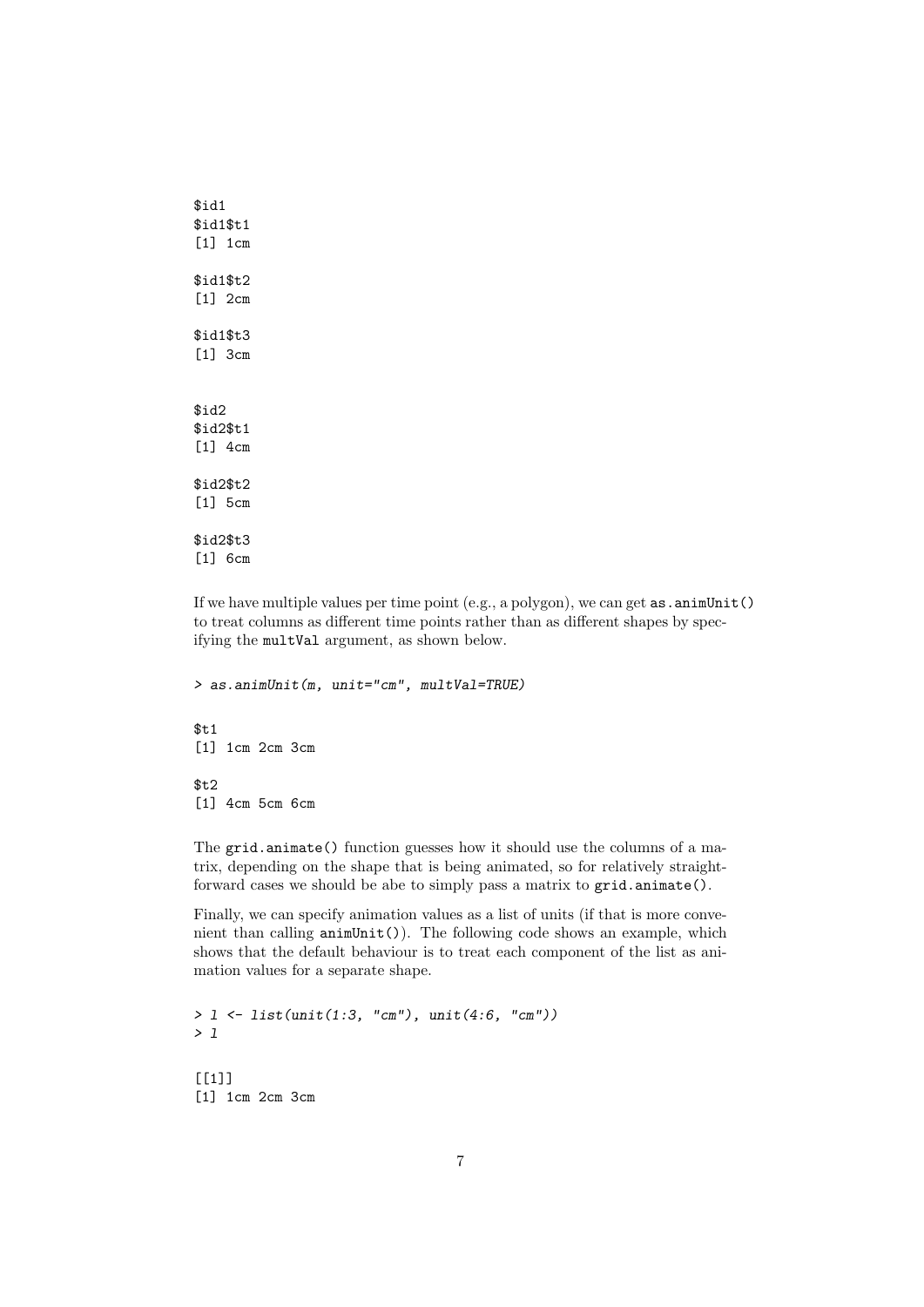[[2]] [1] 4cm 5cm 6cm > as.animUnit(l) \$id1 \$id1\$t1 [1] 1cm \$id1\$t2 [1] 2cm \$id1\$t3 [1] 3cm \$id2 \$id2\$t1 [1] 4cm \$id2\$t2 [1] 5cm \$id2\$t3 [1] 6cm

Again, we can specify that the components of the list correspond to separate time points rather than separate shapes (by calling as.animUnit() directly and supplying the multVal argument).

> as.animUnit(l, multVal=TRUE)  $$t1$ [1] 1cm 2cm 3cm  $$t.2$ [1] 4cm 5cm 6cm

## The animValue class

Some features of a shape, such as visibility, are not numeric locations or dimensions, so they do not need to be specified as unit values. For these cases, there is an animValue() function to create the various specifications that we might need, plus an as.animValue() function, which grid.animate() makes use of to allow convenient variations.